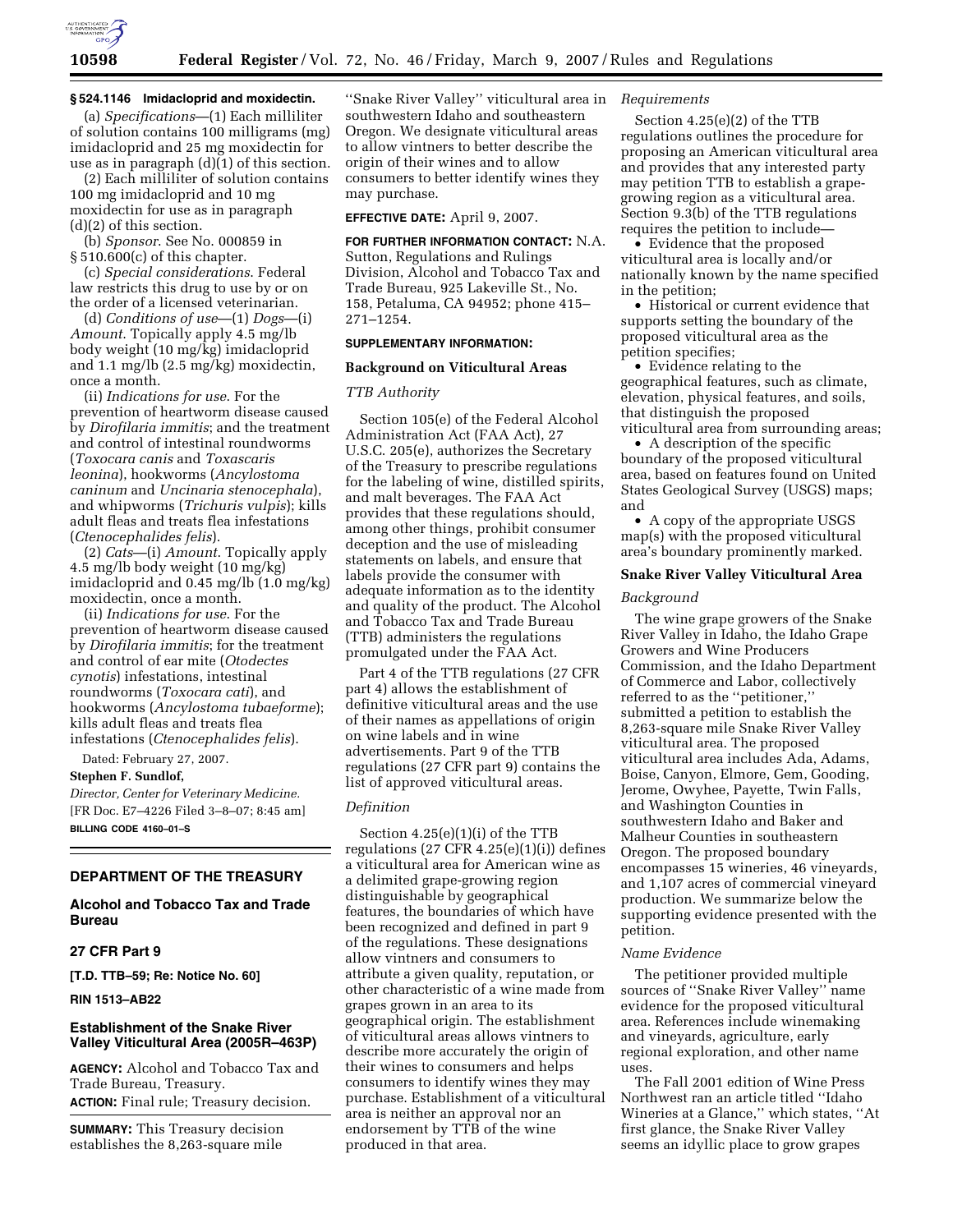\*\*\*'' and continues to explain that most of the grapes are grown in the Snake River Valley area west of Boise, Idaho. The February 17, 2005, edition of Wine Press Northwest ran an article describing the Snake River Valley as a beautiful area in southwestern Idaho. The article noted that most of the Idaho wineries and vineyards are at elevations between 1,500 and 2,500 feet in the western portion of the Snake River Valley.

The official Web site of the State of Idaho has a link to the history of Idaho, noting that in 1811 the Pacific Fur Company expedition explored the Snake River Valley and discovered the Boise Valley, which is within the boundary of the proposed viticultural area. An undated Sunset Magazine article, ''The Snake River Valley of Idaho-Eastern Oregon,'' discusses the significant agricultural production in the Snake River Valley of Idaho and eastern Oregon.

The USGS maps used to identify the proposed Snake River Valley viticultural area prominently show the Snake River at the low elevations of the proposed viticultural area. The American Automobile Association Western States/Provinces map, dated February 2003 through May 2005, shows the Snake River flowing from its headwaters in Wyoming, through Idaho and Oregon, and into Washington to where it joins the Columbia River near Pasco and Kennewick.

# *Boundary Evidence*

The proposed Snake River Valley viticultural area covers portions of southwestern Idaho and southeastern Oregon. The basis for the proposed boundaries, the petitioner explains, is the extent of ancient Lake Idaho, a deep lake that filled the western part of the Snake River Valley approximately 4 million years ago. The proposed boundary line, with a maximum elevation of 1,040 meters, or 3,412 feet, surrounds the now dry, ancient Lake Idaho at the highest elevation conducive to viticulture, according to the petitioner.

The Snake River Plain, a crescentshaped belt of lava and sediment ranging from 40 to 62 miles wide, extends about 372 miles in length across southern Idaho, according to the petitioner. The geology of the western portion of the Snake River Plain, the petitioner continues, has lower elevations and a rift-bounded basin, which contrast to the higher elevations of the eastern section of the Snake River Plain. Also, according to the petitioner, the colder and drier climate of the eastern area is not conducive to

successful viticulture, unlike the warmer weather and lower elevations of ancient Lake Idaho.

An April 21, 1997, article, ''Hydrogeologic Framework of the Boise Valley of Southwest Idaho,'' by Spencer H. Wood, Department of Geosciences, Boise State University, describes the Snake River Plain as a great geologic bathtub with layers of mud sediment and interconnected layers of sand. According to the article, the depth of the basin plain averages 3,500 feet but extends to 6,000 feet. Also, in prehistoric times ancient Lake Idaho was 800 feet deep in places and covered 5,000 square miles. Today, this region is a flat, semiarid plain that is irrigated for agriculture with water from the Boise River and with ground water, according to the article.

### *Distinguishing Features*

The proposed Snake River Valley viticultural area includes a series of distinguishing features. According to the petitioner its topography includes elevations lower than the surrounding areas and a fault-bounded, rift basin geography. Also, the area is primarily underlain by sedimentary rock. The comparatively warm climate of the proposed Snake River Valley viticultural area creates better grapegrowing conditions than those in the surrounding higher elevations and the Snake River Valley in eastern Idaho.

# Geology

The petitioner states that the geologic history of the proposed Snake River Valley viticultural area includes flood basalts, northwest-trending structures, loess mantles, and outburst floods. The ancient Lake Idaho extends 149 miles northwest to southeast as a system of lakes and flood plains, from the Oregon-Idaho State line to west of Twin Falls, Idaho.

North of the proposed Snake River Valley viticultural area boundary line, the petitioner explains, are Cretaceous granites of the Idaho Batholith, Eocene volcanoes, older sedimentary rocks, and volcanic flows. To the south of the proposed boundary line, volcanic rocks overlie the southern extension of the granite basement.

#### Regional Summary

The petitioner includes a map of the Snake River Plain Aquifer System and information modified from the ''Ground Water Atlas of the United States: Idaho, Oregon, Washington, U.S. Geological Survey Hydrologic Atlas HA 730–H, 1994.'' The map shows that the Western Plain, which is within the proposed Snake River Valley viticultural area, is

underlain by aquifers in basaltic rock but mainly in unconsolidated (sedimentary) deposits. In contrast, the Eastern Plain, to the east of the proposed Snake River Valley viticultural area, is underlain predominantly by aquifers in Pliocene and younger basaltic rocks.

The petitioner includes a second map that documents the distribution of rock types in the Pacific Northwest States, based on information taken from the same USGS Hydrologic Atlas noted above. The proposed Snake River Valley viticultural area, according to the map, is underlain primarily by sedimentary rocks, distinguishing the area from basaltic and other igneous rocks in the surrounding regions.

### Geography

*Physical Features:* The petitioner describes the ancient Lake Idaho as the physical focus and an important distinguishing feature of the proposed Snake River Valley viticultural area. Historically, the ancient Lake Idaho was a trough-like structure of lakes. The proposed Snake River Valley viticultural area boundary encircles the now dry, ancient Lake Idaho, a low elevation, fault-bounded, rift basin with a relatively flat, sedimentary bottom. The surrounding areas, beyond the proposed boundary, have a mountainous topography with generally higher elevations.

*Elevation:* Low elevation, between 660 and 1,040 meters, or 2,165 and 3,412 feet, when compared to the surrounding mountains and the eastern portion of the Snake River Valley, is a significant distinguishing feature of the proposed Snake River Valley viticultural area, as shown on the USGS maps and described by the petitioner. Oxbow Dam, along the Snake River in Adams County, Idaho, lies at an elevation of 660 meters, or 2,165 feet, but the encircling proposed viticultural area boundary line generally adheres to an elevation of 1,040 meters, or 3,412 feet, according to the boundary outlined in the petition. The proposed boundary line deviates from its prescribed 1,040 meter elevation twice at the northernmost boundary on the McCall map and again along the western boundary of the Vale map. The petitioner explains that the 1,040-meter contour line, past the boundaries of the McCall and Vale maps, continues into regions not associated with the Snake River Valley or with viticulture. The region's viticulture, according to the petitioner, is successful between elevations of 664 and 950 meters, or 2,180 and 3,117 feet.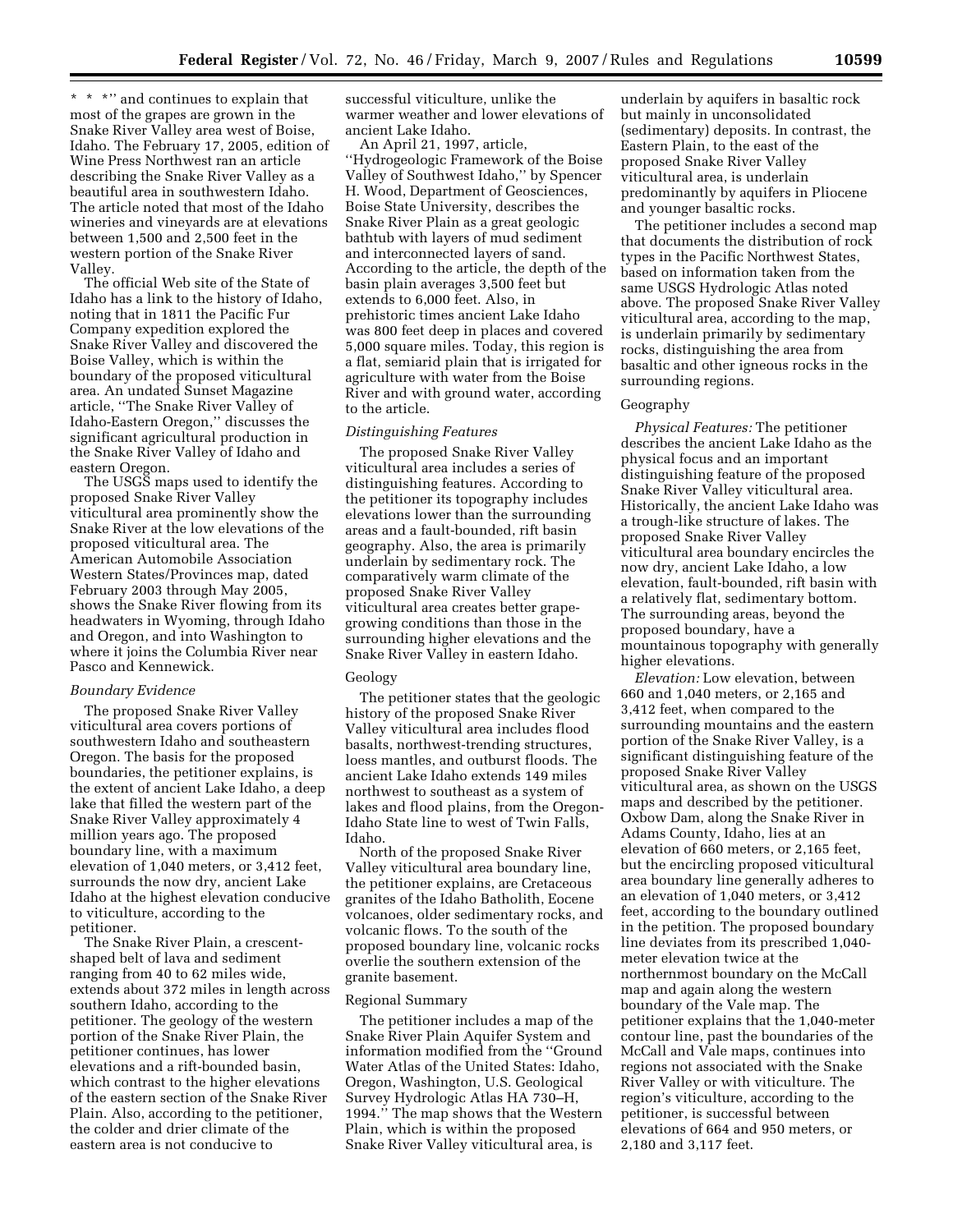Mountains surrounding the western Snake River Valley region exceed 7,000 feet in elevation, especially to the east of the proposed viticultural area boundary line in the Boise National Forest, as shown on the Idaho City, Idaho, USGS map. The City of Twin Falls, Idaho, about 21⁄2 miles southeast of the proposed Snake River Valley viticultural area's eastern boundary line, as shown on the USGS Twin Falls, Idaho, map, lies at an elevation of 3,729 feet, or about 320 feet higher than the elevation of the proposed viticultural area boundary line.

The petitioner provides three topographic profiles of the proposed Snake River Valley viticultural area drawn from various points of the compass. The three profiles include (1) California Mountain, Oregon, to Bruneau, Idaho, (2) Oreana, Idaho, to Danskin Peak, Idaho, and (3) Marsing, Idaho, to Emmett, Idaho. The profiles show the lower elevations of the ancient Lake Idaho basin in comparison to the surrounding higher mountain elevations beyond the proposed viticultural area boundary line. Payette, Idaho, is at an elevation of about 2,300 feet in the basin, but California Mountain, Oregon, reaches a height of approximately 5,150 feet, significantly higher than the proposed viticultural area boundary line.

# Soils

The petitioner describes the soils of the proposed Snake River Valley viticultural area as being diverse and not a distinguishing feature, because the soils have developed in various parent materials, during various time frames, and under varying climatic conditions. The soils are broadly classified as Aridisols, the petitioner adds, and no single soil series or association is dominant.

Vineyards within the proposed Snake River Valley viticultural area are on soils that have underlying parent material derived from weathered sediment from the ancient Lake Idaho, according to the petitioner. At the surface are loess, sand, and, in slack water areas, flood-deposited silt. Typically, vineyards in the proposed area are on very shallow soils on slopes.

### Climate

The distinguishing climatic features of the proposed Snake River Valley viticultural area, the petitioner states, include precipitation, air temperature, heat-unit accumulation, and growing season length. The factors affecting climate, the petitioner continues, include the region's topography, a basin depression with surrounding mountainous terrain; the continental inland location approximately 310 miles east of the Cascade Range; and the 43

degree north latitude line. The petitioner adds that the proposed Snake River Valley viticultural area is in a climatic transition zone with both continental and maritime regimes. The combination of elevation and latitude of the proposed Snake River Valley viticultural area, the petitioner continues, creates a shorter grapegrowing season than those in many other viticultural regions in the Western United States.

Climatic data from four weather stations in the West Snake River Valley (WSRV) and for other grape-growing districts in the Western United States are noted in the climatic data table below.

The petitioner used online data from 1971 to 2000 compiled and archived by the National Climatic Data Center (NCDC), National Oceanic and Atmospheric Administration, for four areas within the proposed Snake River Valley viticultural area and for three viticultural regions outside of Idaho. The petitioner averaged the collected data for the four Idaho weather stations listed in the climatic data table below. The data are listed separately in the table for each station outside of Idaho, including Umpqua Valley, Oregon; Walla Walla Valley, Washington; and Napa Valley, California, all of which are in established American viticultural areas.

# ELEVATION, LOCATION, AND CLIMATIC DATA FOR FOUR WEATHER STATIONS WITHIN IDAHO AND FOR THREE WEATHER STATIONS IN WESTERN STATES, OUTSIDE OF IDAHO

[In the column headings, Elev. (m) means elevation in meters; MAT, mean annual temperature in degrees Celsius; MAP, mean annual precipitation in millimeters; GDD, growing (Celsius) degree-days; GSL, growing season length in days; XMT, 30-year extreme minimum temperature in degrees Celsius (with event year); and CNT, degrees of continental influence (mean annual temperature range that increases as the coastal marine influence decreases, in degrees Celsius).]

| Weather stations in the pro-<br>posed Snake River Valley<br>viticultural area                                        | Elev.<br>(m) | Location<br>(lat./lonq.)               | MAT<br>$(^{\circ}C)$ | <b>MAP</b><br>(mm) | GDD   | GSL | XMT<br>$(^{\circ}C)$ | <b>CNT</b><br>$(^{\circ}C)$ |
|----------------------------------------------------------------------------------------------------------------------|--------------|----------------------------------------|----------------------|--------------------|-------|-----|----------------------|-----------------------------|
| Parma Experiment Station,<br>ID.                                                                                     | 677          | $43^{\circ}48'$ N./116 $^{\circ}57'$ W | 9.9                  | 283                | 1,342 | 140 | $-32$<br>(1990)      | 25                          |
| Weiser, ID                                                                                                           | 722          | 44°15′ N./116°58′ W                    | 11.0                 | 307                | 1,637 | 136 | $-34$<br>(1990)      | 27                          |
| Deer Flat Dam, ID                                                                                                    | 765          | $43^{\circ}35'$ N./116 $^{\circ}45'$ W | 11.6                 | 258                | 1,626 | 165 | $-30$<br>(1989)      | 24                          |
| Glenns Ferry, ID                                                                                                     | 753          | 42°56′ N./115°19′ W                    | 10.5                 | 248                | 1,413 | 125 | $-32$<br>(1989)      | 24                          |
| Averages of above four<br>Idaho stations in WSRV.<br><b>Other Western Viticultural</b><br>Areas (Reporting Station). | 729          | N/A                                    | 10.8                 | 274                | 1,504 | 142 | N/A                  | 25                          |
| Umpqua Valley (Roseburg,<br>OR).                                                                                     | 128          | $43^{\circ}2'$ N./123 $^{\circ}36'$ W  | 13.0                 | 855                | 1,484 | 218 | (1989)               | 15                          |
| Walla Walla Valley (Walla<br>Walla, WA).                                                                             | 357          | $46^{\circ}5'$ N./118 $^{\circ}28'$ N  | 12.3                 | 530                | 1,715 | 206 | $-11$<br>(1985)      | 23                          |
| Napa Valley (Napa, CA)                                                                                               | 18           | $38^{\circ}28'$ N./122 $^{\circ}27'$ W | 15.0                 | 672                | 1,753 | 259 | 14<br>(1990)         | 11                          |

*Precipitation:* The proposed Snake River Valley viticultural area is a

semiarid desert with minimal summer precipitation, the petitioner explains.

The proposed viticultural area has a mean annual precipitation of 10 to 12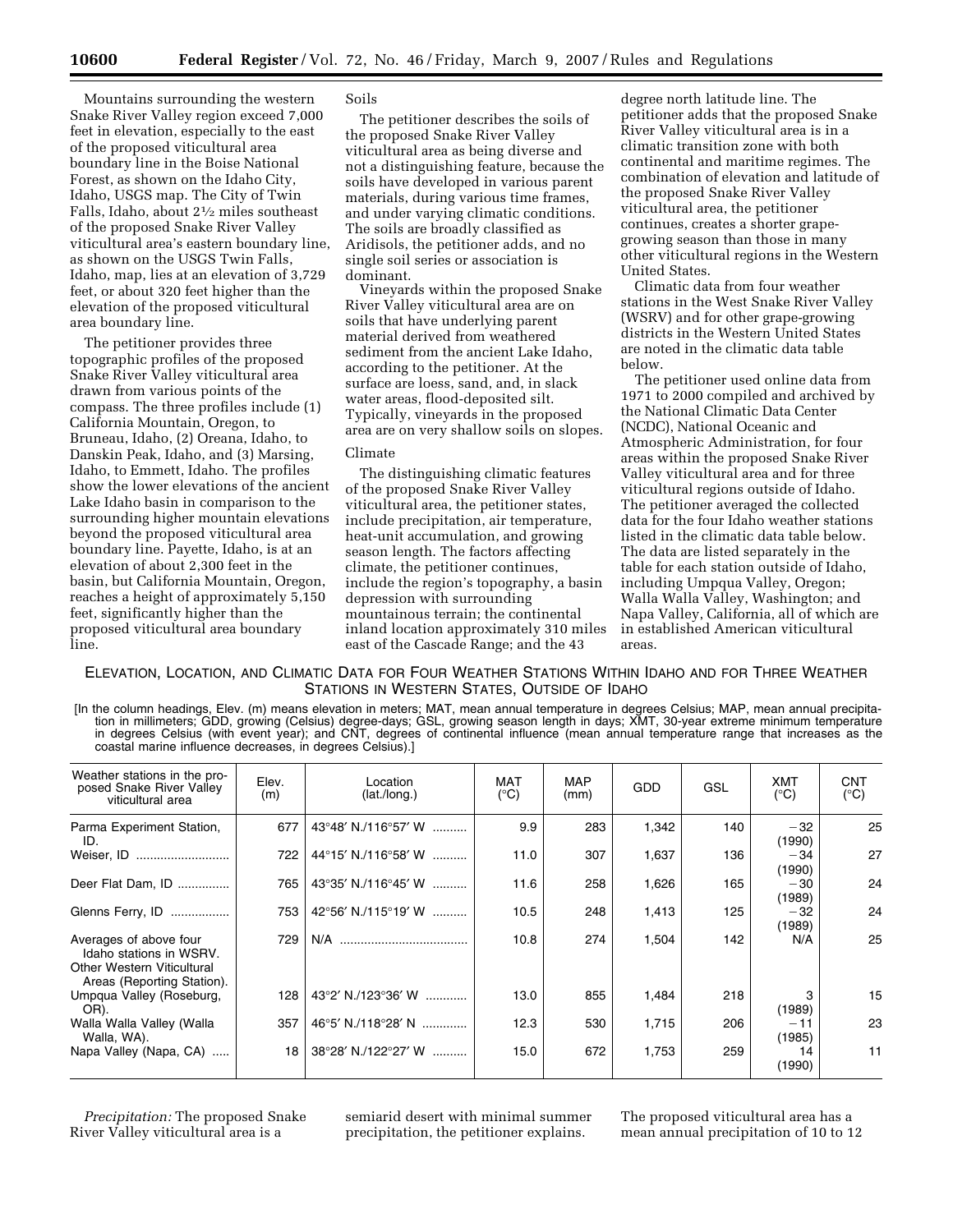inches, occurring mostly in winter. The low precipitation rate combines with warm weather during the growing season, and the vineyards therefore need irrigation.

According to the petitioner, the Idaho weather stations within the proposed Snake River Valley viticultural area record about half the annual precipitation of the weather stations at Umpqua Valley, Oregon; Walla Walla Valley, Washington; and Napa Valley, California. The petitioner explains that the lower annual precipitation of the proposed Snake River Valley viticultural area may be partially due to the rain shadows of the Cascade, Sierra Nevada, and Owyhee Ranges.

*Temperature:* The proposed Snake River Valley viticultural area's mean annual temperature, based on an average of the four Idaho stations monitored, is 51 degrees F, or 10.8 degrees C. The midwinter mean temperatures are below 0 degrees C for several months, and potential vineyard damage is a hazard, the petitioner explains. The California, Oregon, and Washington weather stations listed in the climatic data table above record warmer average winter temperatures. The differences in the extreme winter temperatures and the mean annual temperature ranges between the proposed Snake River Valley viticultural area and the three weather stations monitored in California, Oregon, and Washington show significant variations in viticultural growing conditions.

The petitioner explains that the difference in winter temperatures between the colder proposed Snake River Valley viticultural area and the stations at Umpqua Valley, Oregon; Walla Walla Valley, Washington; and Napa Valley, California, results, to a great extent, from the higher elevations in the proposed viticultural area, which are between 660 and 1,040 meters, or 2,165 and 3,412 feet. Elevations of the other stations are Umpqua Valley, about 460 feet; Walla Walla Valley, 1,200 feet; and Napa Valley, 40 feet.

Also, distances from the Pacific Ocean affect the amount of moderating, marine air temperatures the seven weather stations receive. Oceans tend to moderate air temperatures over land; hence, a wider annual temperature range indicates a greater degree of continental influence, or distance from an ocean. The proposed Snake River Valley viticultural area and the Walla Walla Valley both have, as a measure of continental influence, mean annual temperature ranges of about 25 degrees C. In comparison, the Umpqua Valley and the Napa Valley, both of which are

closer to the Pacific Ocean and are at low elevations, have a smaller mean annual temperature range—about 15 degrees C.

The temperatures of the proposed Snake River Valley viticultural area, according to the petitioner, rise rapidly during the growing season, from June through August. The Umpqua Valley in Oregon and the proposed Snake River Valley viticultural area have similar, annual, total growing degree-days, as shown in the climatic data table above; but, they have between 200 and 250 fewer heat units than the Walla Walla Valley, Washington, and the Napa Valley, California. Each degree that a day's mean temperature is above 50 degrees F, which is the minimum temperature required for grapevine growth, is counted as 1 degree-day (see ''General Viticulture,'' Albert J. Winkler, University of California Press, 1975).

The length of the proposed Snake River Valley viticultural area's growing season correlates to the frost-free period from about May 10 to September 29 annually, according to the petitioner. The total measurement of annual viticultural growth is between 64 and 117 days less than that measured at Walla Walla Valley, Washington; Umpqua Valley, Oregon; and Napa Valley, California.

# *Notice of Proposed Rulemaking and Comments Received*

TTB published Notice No. 60 regarding the proposed Snake River Valley viticultural area in the **Federal Register** on July 17, 2006 (71 FR 40458). In that notice, TTB invited comments by September 15, 2006, from all interested persons. We expressed particular interest in receiving comments on whether the proposed area name would result in a conflict with currently used brand names. We also solicited comments on the appropriateness of the proposed eastern boundary line and asked whether the boundary should be extended into southeastern Idaho. Finally, we specifically solicited comments on the appropriateness of the name ''Snake River Valley'' and asked whether ''West Snake River Valley'' or another alternative name would be more appropriate for this area. We received three comments in response to that notice. All three comments supported the establishment of the Snake River Valley viticultural area as proposed.

# **TTB Finding**

After careful review of the petition and the comments received, TTB finds that the evidence submitted supports the establishment of the proposed viticultural area. Therefore, under the

authority of the Federal Alcohol Administration Act and part 4 of our regulations, we establish the ''Snake River Valley'' viticultural area in southwestern Idaho and southeastern Oregon, effective 30 days from the publication date of this document.

### *Boundary Description*

See the narrative boundary description of the viticultural area in the regulatory text published at the end of this document.

# *Maps*

The maps for determining the boundary of the viticultural area are listed below in the regulatory text.

#### **Impact on Current Wine Labels**

Part 4 of the TTB regulations prohibits any label reference on a wine that indicates or implies an origin other than the wine's true place of origin. With the establishment of this viticultural area and its inclusion in part 9 of the TTB regulations, its name, ''Snake River Valley,'' is recognized under 27 CFR 4.39(i)(3) as a name of viticultural significance. The text of the new regulation clarifies this point. Consequently, wine bottlers using ''Snake River Valley'' in a brand name, including a trademark, or in another label reference as to the origin of the wine, must ensure that the product is eligible to use the viticultural area's name as an appellation of origin. No single part of the ''Snake River Valley'' viticultural area name standing alone, such as ''snake'' or ''Snake River'', has viticultural significance. The word ''snake'' alone is not routinely identified with the ''Snake River Valley.'' The name ''Snake River'' applies to 13 streams in 9 States, spanning from Florida to Alaska, according to the USGS Geographic Names Information System.

For a wine to be labeled with a viticultural area name or with a brand name that includes a viticultural area name or other term specified as having viticultural significance in part 9 of the TTB regulations, at least 85 percent of the wine must be derived from grapes grown within the area represented by that name or other term, and the wine must meet the other conditions listed in 27 CFR 4.25(e)(3). If the wine is not eligible to use the viticultural area name or other term of viticultural significance as an appellation of origin and that name or other term appears in the brand name, then the label is not in compliance and the bottler must change the brand name and obtain approval of a new label. Similarly, if the viticultural area name or other term of viticultural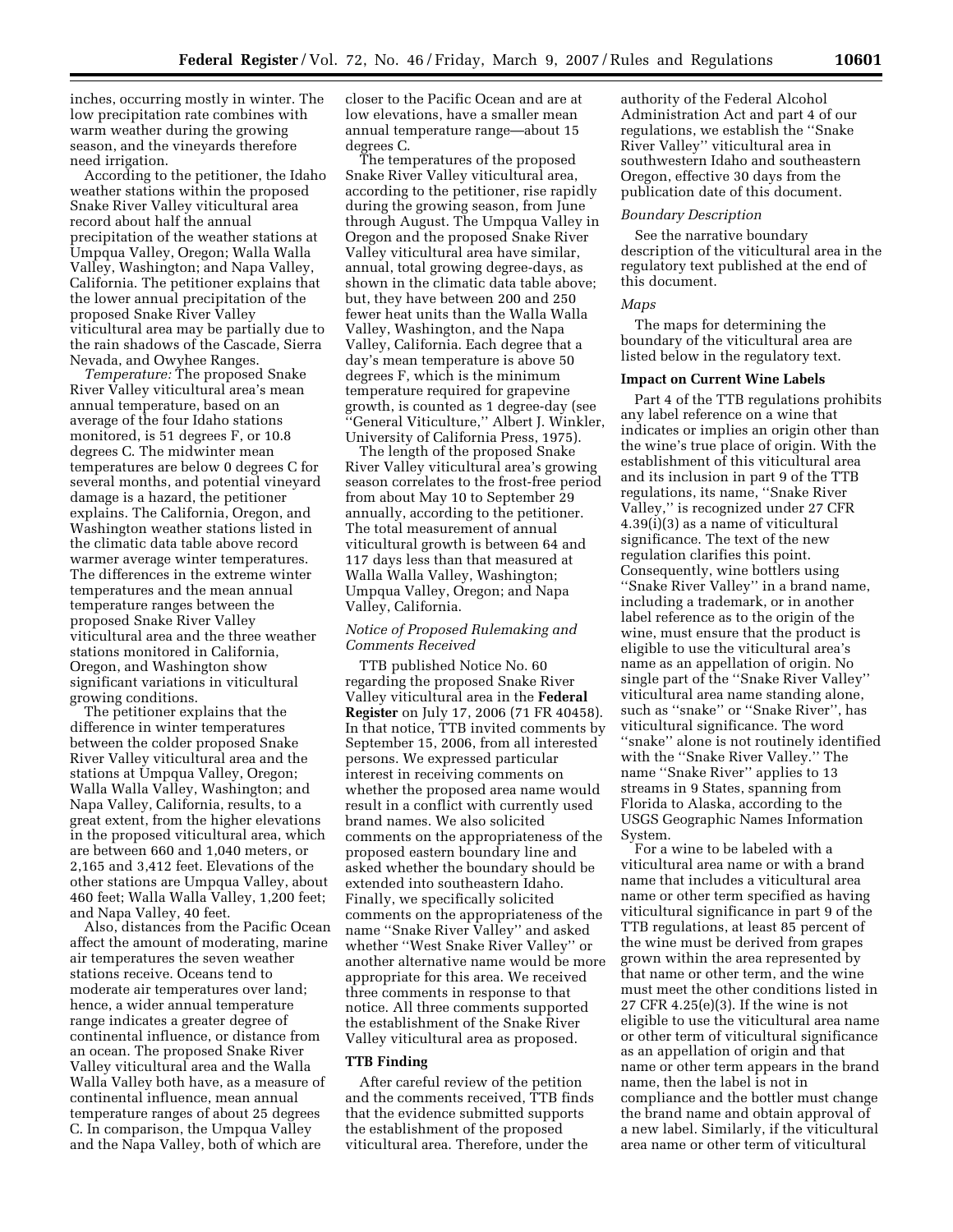significance appears in another reference on the label in a misleading manner, the bottler would have to obtain approval of a new label.

Different rules apply if a wine has a brand name containing a viticultural area name or other term of viticultural significance that was used as a brand name on a label approved before July 7, 1986. See 27 CFR 4.39(i)(2) for details.

# **Regulatory Flexibility Act**

We certify that this regulation will not have a significant economic impact on a substantial number of small entities. This regulation imposes no new reporting, recordkeeping, or other administrative requirement. Any benefit derived from the use of a viticultural area name is the result of a proprietor's efforts and consumer acceptance of wines from that area. Therefore, no regulatory flexibility analysis is required.

# **Executive Order 12866**

This rule is not a significant regulatory action as defined by Executive Order 12866, 58 FR 51735. Therefore, it requires no regulatory assessment.

#### **Drafting Information**

N.A. Sutton of the Regulations and Rulings Division drafted this notice.

# **List of Subjects in 27 CFR Part 9**

Wine.

# **The Regulatory Amendment**

■ For the reasons discussed in the preamble, we amend title 27 CFR, chapter 1, part 9, as follows:

# **PART 9—AMERICAN VITICULTURAL AREAS**

■ 1. The authority citation for part 9 continues to read as follows:

**Authority:** 27 U.S.C. 205.

■ 2. Amend subpart C by adding § 9.208 to read as follows:

# **Subpart C—Approved American Viticultural Areas**

# **§ 9.208 Snake River Valley.**

(a) *Name*. The name of the viticultural area described in this section is ''Snake River Valley''. For purposes of part 4 of this chapter, ''Snake River Valley'' is a term of viticultural significance.

(b) *Approved maps.* The appropriate maps for determining the boundary of the Snake River Valley viticultural area are 14 United States Geological Survey 1:100,000 scale, metric topographic maps. They are titled,

(1) Baker, Oregon-Idaho, 1981;

(2) Brogan, Oregon-Idaho, 1980; (3) McCall, Idaho-Oregon, 1980, Photoinspected 1990;

(4) Weiser, Idaho-Oregon, 1980, Photoinspected 1990;

(5) Boise, Idaho-Oregon, 1981;

- (6) Idaho City, Idaho, 1982;
- (7) Murphy, Idaho, 1986;
- (8) Mountain Home, Idaho, 1990; (9) Fairfield, Idaho, 1978;
- (10) Twin Falls, Idaho, 1979;
- (11) Glenns Ferry, Idaho, 1992;
- (12) Triangle, Idaho, 1990;

(13) Mahogany Mountain, Idaho, 1978; and

(14) Vale, Oregon-Idaho, 1993. (c) *Boundary.* The Snake River Valley viticultural area is located in Ada, Adams, Boise, Canyon, Elmore, Gem, Gooding, Jerome, Owyhee, Payette, Twin Falls, and Washington Counties in southwestern Idaho and in Baker and Malheur Counties in southeastern Oregon. The boundary of the Snake River Valley viticultural area is as described below:

(1) The beginning point is on the Baker map in Oregon at the intersection of the 1,040-meter contour line and Interstate 84, between Pleasant Valley and Oxman in Baker County, T10S/ R42E;

(2) From the beginning point proceed east following the 1,040-meter contour line along the eastern side of the Burnt River Valley, then crossing over to the Brogan map, proceed northerly along the western side of the Snake River Valley and, crossing back over to the Baker map, proceed westerly along the southern side of the Powder River Valley to the 1,040-meter contour line's intersection with the northern boundary of Baker County, T7S/R40E, on the Baker map;

(3) Proceed 7.5 miles straight east along the northern boundary of Baker County to its intersection with the 1,040-meter line east of Oregon State Road 203 and three unnamed creeks, T7S/R41E, on the Baker map;

(4) Proceed generally southeast along the 1,040-meter contour line onto the McCall map, to its intersection with the 45 degree north latitude line, to the immediate west of North Creek in the Hell's Canyon National Recreation Area, T6S/R47E, on the northern border of the McCall map;

(5) Proceed straight east along the 45 degree north latitude line to its intersection with the 1,040-meter contour line, to the immediate east of North Creek, T6S/R47E, on the McCall map

(6) Follow the 1,040-meter contour line, which encircles the northern portion of McLain Gulch, to its third intersection with the 45 degree north latitude line, west of the Snake River in Baker County, Oregon, T6S/R48E, on the McCall map;

(7) Proceed straight east along the 45 degree north latitude line to its intersection with the 1,040-meter contour line, to east of the Snake River and Indian Creek in Adams County, Idaho, T6S/R48W, on the McCall map;

(8) Continue following the 1,040 meter contour line in a generally clockwise rotation on the McCall map, proceeding southerly on the southeast side of the Snake River, northeasterly north of the Crooked River, crossing the Crooked River, T7S/R3W, proceeding southwesterly south of the Crooked River, crossing Brownlee Creek, T16N/ R4W, proceeding generally southwesterly onto the Baker map, continuing southwesterly, crossing Sturgill Creek, T15N/R6W, and Dennett Creek, T14N/R6W, proceeding onto the Brogan map, proceeding southeasterly, crossing Rock Creek, T13N/R6W, proceeding onto the Weiser map, proceeding northeasterly, north of the Mann Creek State Recreation Area, crossing Mann Creek, T13N/R5W, continuing northeasterly onto the McCall map;

(9) Continue following the 1,040 meter contour line in a clockwise rotation on the McCall map, proceeding northeasterly, crossing Pine Creek, T15N/R4W, and Hornet Creek, T8S/ R2W, passing west of the Payette National Forest, proceeding southerly, passing east of Mesa, onto the Weiser map, proceeding southerly, crossing Crane Creek, T12N/R1W, turning westerly, rounding north of the Paddock Valley Reservoir, crossing Willow Creek, T9N/R1W, turning southerly onto the Boise map, looping southerly and northerly north of the Black Canyon Reservoir and moving back onto the Weiser map;

(10) Continue following the 1,040 meter contour line in a clockwise rotation on the Weiser map, proceeding northerly, crossing Squaw Creek, T12N/ R1E, and then southerly, crossing Cottonweed Creek, T11N/R1E, and then southerly again onto the Boise map, rounding south of South Mountain, back onto the Weiser map, proceeding northeasterly north of the Payette River, crossing the North Fork Payette River, T10N/R3E, then proceeding southwesterly south of the Payette River, onto the Boise map, proceeding generally southerly, crossing Cartwright Creek, T6N/R2E, and proceeding westerly and southeasterly towards Lucky Peak Lake, and then turning northward onto the Idaho City map;

(11) Continue following the 1,040 meter contour line in a clockwise